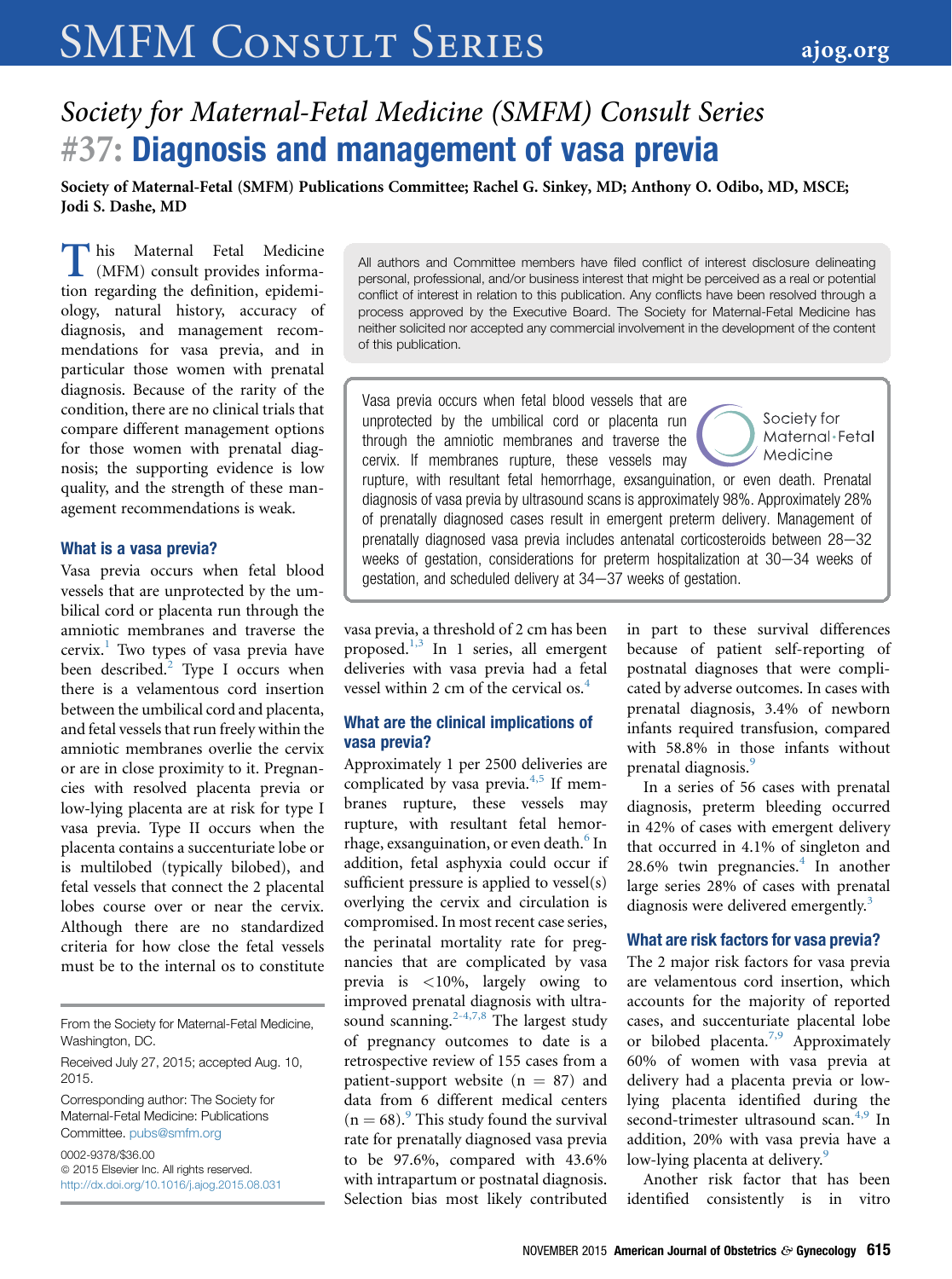<span id="page-1-0"></span>

\* These recommendations are for asymptomatic women; an earlier ultrasound study may be indicated in women who are bleeding. If placentation appears normal during a fetal anatomy ultrasound, the patient may resume routine care. If the placenta is a complete previa or is low-lying, a follow-up ultrasound is indicated to assess for vasa previa. If a vasa previa is suspected, a transvaginal ultrasound with pulsed wave Doppler may confirm the diagnosis.

SMFM. Diagnosis and management of vasa previa. Am J Obstet Gynecol 2015.

#### FIGURE 2 Transvaginal ultrasound with color Doppler image of vasa previa



In this image obtained by transvaginal ultrasonography, a fetal blood vessel is seen traversing across the cervical os suggestive of a vasa previa.

SMFM. Diagnosis and management of vasa previa. Am J Obstet Gynecol 2015.

fertilization, which may increase the risk for type 1 vasa previa to approximately 1 in 250, regardless of whether the gesta-tion is a singleton or a multple.<sup>[7,10](#page-3-0)</sup> An increased prevalence of vasa previa has also been described with multiple gestations.<sup>[4,8,10](#page-3-0)</sup> However, in many cases, this occurred in the setting of in vitro fertilization. Thus, the risk appears to be more modest with spontaneous twins.

#### How is vasa previa diagnosed?

The diagnosis of vasa previa by ultrasound scanning was first reported in  $1987<sup>11</sup>$  $1987<sup>11</sup>$  $1987<sup>11</sup>$  Routine ultrasound evaluation of the placenta and lower uterine segment permits detection of the majority of cases. In a recent systematic review of 8 series that included >400,000 pregnancies and 138 cases of vasa previa, the median detection rate was 93%, with a specificity  $99\%$ <sup>[5](#page-3-0)</sup> Although it can be diagnosed antenatally by transvaginal ultrasound scanning, vasa previa can be missed even under optimal circumstances.

Prenatal diagnosis of vasa previa by ultrasound scanning is most often made at  $18-26$  weeks of gestation, and identification is less effective if the ultrasound examination was per-formed only in the third trimester.<sup>[5](#page-3-0)</sup> If diagnosed in the second trimester, approximately 20% of cases resolved before delivery.<sup>[3,8](#page-3-0)</sup>

The following algorithm is recommended to facilitate the diagnosis of vasa previa and applies to all pregnancies (Figure 1).

- At the time of mid-trimester ultrasonography, the placental location and the relationship between the placenta and internal cervical os should be  $e$ valuated $12$
- $\bullet$  The American Institute of Ultrasound in Medicine and the American College of Obstetricians and Gynecologists also recommend that the placental cord insertion site be docu-mented when technically possible.<sup>[12](#page-3-0)</sup>
- $\bullet$  A follow-up ultrasound should be performed at 32 weeks of gestation for women who were diagnosed with placenta previa or low-lying placenta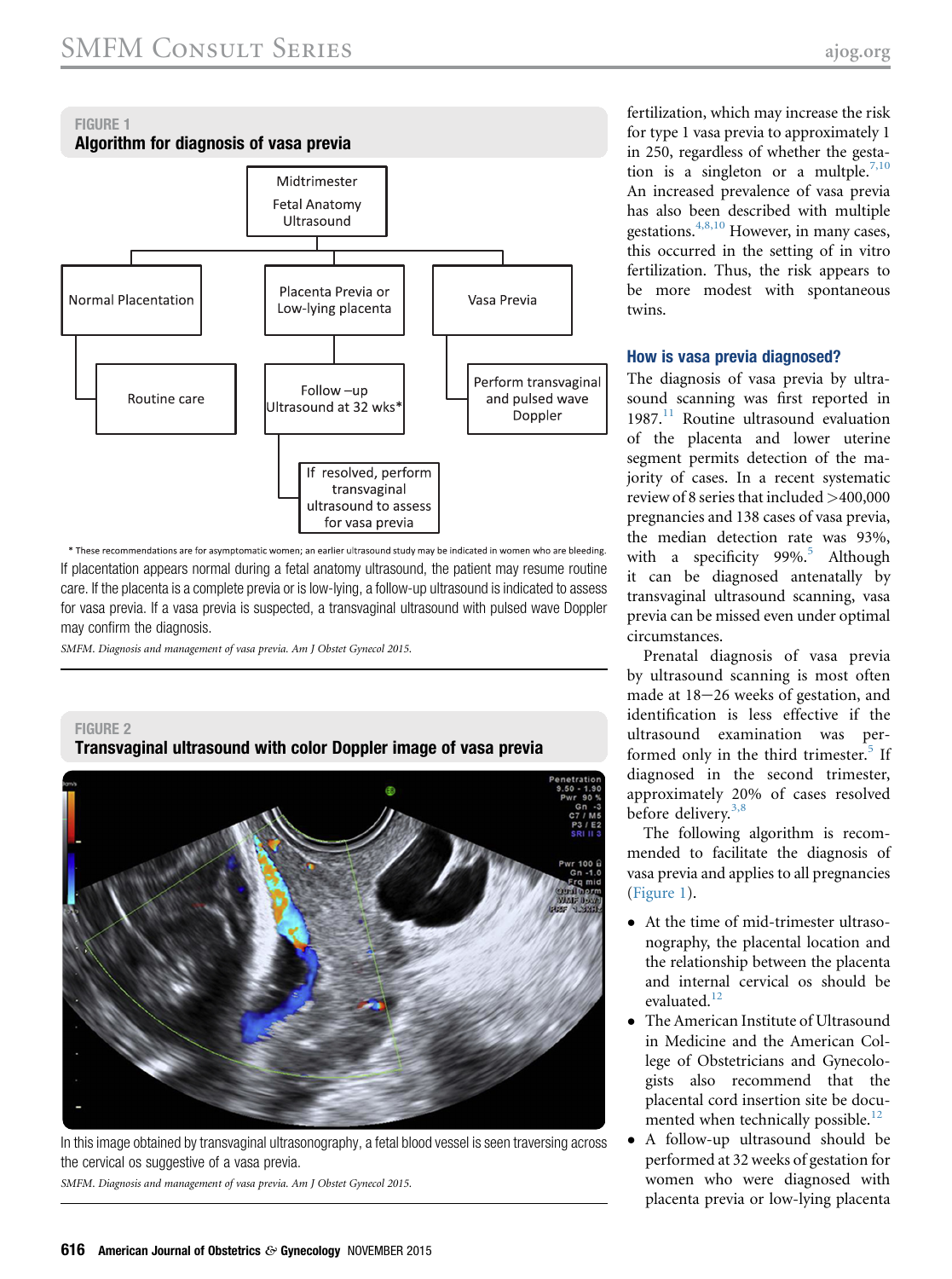at the mid-trimester ultrasound examination. Since placenta previa detected in the middle of the second trimester that later resolves and lowlying placenta, even it it later resolves, are associated with vasa previa and consequently high perinatal mortality rates, transvaginal ultrasonography with color and pulsed Doppler is recommended to rule out vasa previa. These recommendations are for asymptomatic women, an earlier ultrasound may be indicated in owmen who are bleeding. $13$ 

- If vasa previa is suspected, transvaginal ultrasound scans with color and pulsed Doppler should be used to facilitate the diagnosis.
- The diagnosis of vasa previa is confirmed if an arterial vessel is visualized over the cervix, either directly overlying the internal os or in close proximity to it, and color Doppler demonstrates a rate consistent with the fetal heart rate ([Figures 2](#page-1-0) and  $3$ ).<sup>[14-16](#page-3-0)</sup> The course of the vessel should be evaluated carefully to visualize it within the membranes and to exclude other possible causes of a vessel in close proximity to the cervix, such as funic presentation, marginal vein, or venous sinus.

## How should the pregnancy with prenatal diagnosis of vasa previa be managed?

The goal of management of vasa previa is to prolong pregnancy safely while avoiding potential complications related to rupture of membranes or labor. Two other national societies have existing clinical guidelines, but these recommendations regarding management are also based on observational data, decision analyses, and expert opinion. $17,18$ Given the risk-benefit profile of antenatal corticosteroids, if indications do not develop earlier, it is reasonable to consider treatment at 28-32 weeks of gestation in case of need for urgent preterm delivery.<sup>[17](#page-3-0)</sup> Antenatal hospitalization has also been proposed, beginning at  $30-34$  weeks of gestation; in 1 series, more than one-half of the women who were observed as outpatients subsequently required hospitalization for a

### FIGURE 3

Transvaginal ultrasound scan with color Doppler image and pulsed wave Doppler image shows fetal heart rate

![](_page_2_Picture_9.jpeg)

Pulsed wave Doppler of the vessel over the cervical os depicts a fetal heart rate, confirming a diagnosis of vasa previa.

SMFM. Diagnosis and management of vasa previa. Am J Obstet Gynecol 2015.

complication. $1,5,19,20$  The purpose of hospitalization is to allow for closer surveillance for signs of labor and then a more timely performance of cesarean delivery to avoid membrane rupture. However, quality data to support this as standard practice (compared with outpatient treatment) are lacking; a decision for prophylactic hospitalization may be individualized and based on a combination of factors such as presence or absence of symptoms (eg, preterm contractions, vaginal bleeding), a history of spontaneous preterm birth, logistics (distance from hospital), and the balancing of the risks that are associated with bedrest and activity restriction[.21](#page-4-0)

#### How and when should a pregnancy complicated by vasa previa be delivered?

The ultimate goal is to deliver before rupture of membranes while minimizing the impact of iatrogenic prematurity. Amniocentesis is not recommended to

evaluate fetal lung maturity because delaying delivery is not helpful or recommended if fetal lung maturity is not confirmed. Optimal timing of cesarean delivery remains unknown. In the largest retrospective series, fetuses who were diagnosed prenatally had a 97% survival rate, and the mean gestational age at delivery was  $34.9 \pm 2.5$  weeks of gestation.[9](#page-3-0) Data from a decision analysis study suggested that delivery at  $34-35$ weeks balances the risk of premature rupture of the membranes and subsequent fetal hemorrhage and death vs the risks of prematurity; the authors found no benefit to expectant management beyond 37 weeks of gestation. $22$  Based on available data, planned cesarean delivery for a prenatal diagnosis of vasa previa at  $34-37$  weeks of gestation is reasonable.

If a woman with pregnancy at viable gestational age has an antenatal diagnosis of vasa previa and then develops premature rupture of membranes or labor, cesarean delivery should be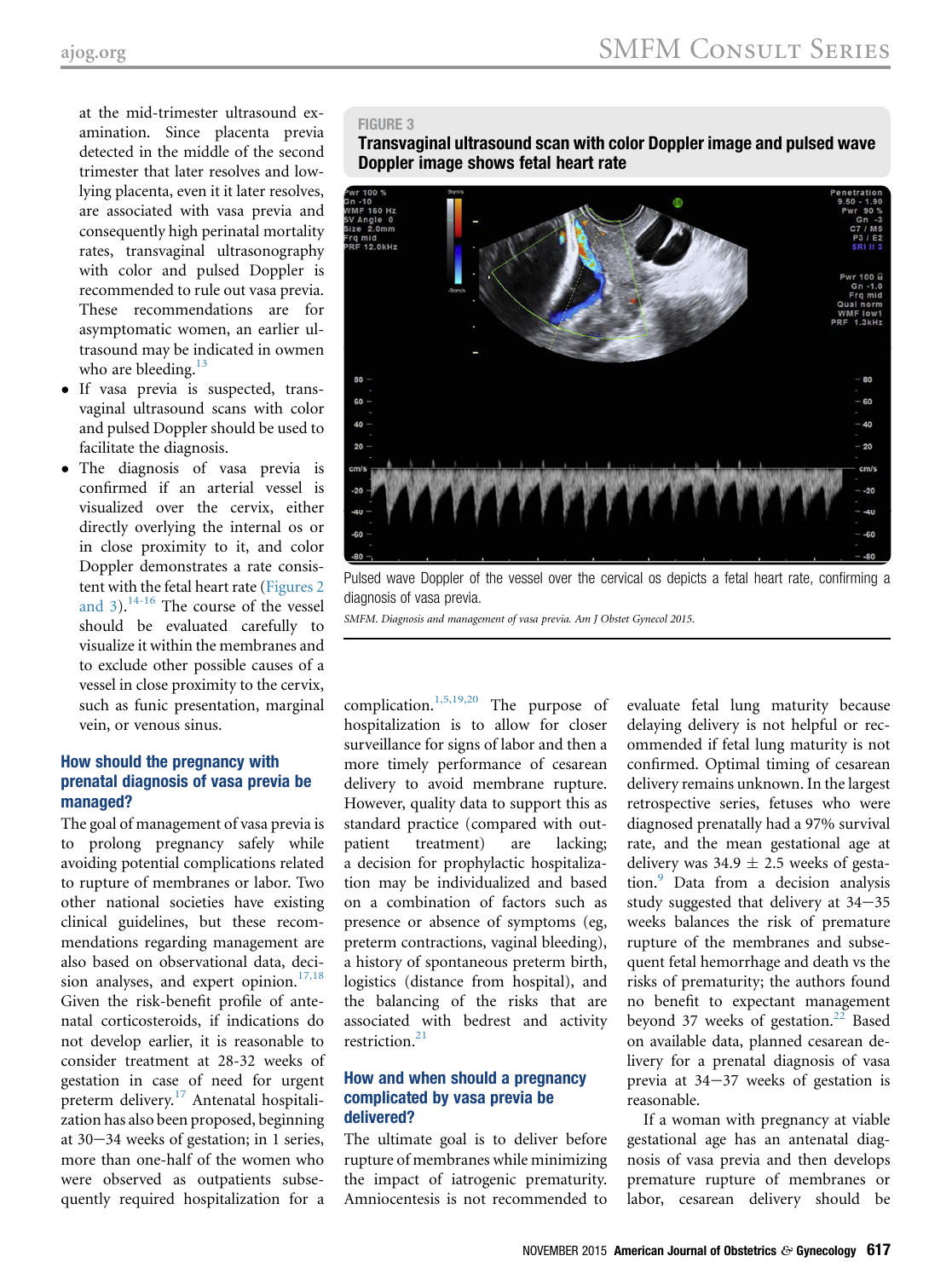<span id="page-3-0"></span>

| <b>Summary recommendations</b>                                                                                                                                                                                                                                                                                                                                                                                                                                                                                                              |                                                            |
|---------------------------------------------------------------------------------------------------------------------------------------------------------------------------------------------------------------------------------------------------------------------------------------------------------------------------------------------------------------------------------------------------------------------------------------------------------------------------------------------------------------------------------------------|------------------------------------------------------------|
| <b>Recommendation</b>                                                                                                                                                                                                                                                                                                                                                                                                                                                                                                                       | <b>GRADE</b>                                               |
| Ultrasound evaluation of placental location and the<br>relationship between the placenta and internal cervical<br>os should be included at the second-trimester ultrasound<br>scan, and the placental cord insertion site should be<br>documented when technically possible.                                                                                                                                                                                                                                                                | <b>Best practice</b>                                       |
| Follow-up ultrasound should be performed at 32 weeks<br>of gestation for women who were diagnosed with<br>placenta previa or low-lying placenta at mid-trimester<br>ultrasound examination. Since placenta previa detected<br>in the middle of the second trimester that later resolves<br>and low-lying placenta even if it later resolves are<br>associated with vasa previa and consequently high<br>perinatal mortality rates, transvaginal ultrasonography<br>with color and pulsed Doppler is recommended to rule<br>out vasa previa. | 2C: weak recommendation,<br>low-quality evidence           |
| If a woman with pregnancy at viable gestational age has an<br>antenatal diagnosis of vasa previa and then develops<br>premature rupture of membranes or labor, cesarean<br>delivery should be performed.                                                                                                                                                                                                                                                                                                                                    | 1B: strong<br>recommendation,<br>moderate-quality evidence |
| Antenatal hospitalization for a woman with prenatal<br>diagnosis of vasa previa may be considered from<br>30-34 weeks of gestation.                                                                                                                                                                                                                                                                                                                                                                                                         | 2C: weak recommendation,<br>low-quality evidence           |
| Administration of antenatal corticosteroids may be<br>considered from 28-32 weeks of gestation.                                                                                                                                                                                                                                                                                                                                                                                                                                             | 2C: weak recommendation,<br>low-quality evidence           |
| Scheduled cesarean delivery for pregnancies with vasa<br>previa may be considered from 34-37 weeks of gestation.                                                                                                                                                                                                                                                                                                                                                                                                                            | 2C: weak recommendation,<br>low-quality evidence           |
| Delivery of a pregnancy that is complicated by vasa previa<br>should occur by cesarean birth at a center that is capable<br>of providing immediate neonatal blood transfusion<br>if needed                                                                                                                                                                                                                                                                                                                                                  | 1C: strong recommendation,<br>low-quality evidence         |
| SMFM. Diagnosis and management of vasa previa. Am I Obstet Gynecol 2015.                                                                                                                                                                                                                                                                                                                                                                                                                                                                    |                                                            |

preformed. (3,4,6,8) In addition, vasa previa should be suspected when there is vaginal bleeding combined with either sinusoidal FHR pattern or sudden FHR bradycardia.

Delivery of a pregnancy that is complicated by vasa previa should occur by cesarean birth at a center that is capable of providing immediate neonatal blood transfusion if needed.<sup>1</sup> The surgical team should make the hysterotomy mindful of the location of the placenta and aberrant blood vessels.<sup>23</sup> In the event that a fetal vessel has been lacerated inadvertently during delivery, immediate cord clamping is recommended to prevent fetal/neonatal blood loss. Delayed clamping of the umbilical cord is not recommended. In selected cases, preparations for delivery should include immediate availability of type O

negative blood, in case of delivery of severely anemic neonate.

#### REFERENCES

1. [Oyelese Y, Smulian JC. Placenta previa,](http://refhub.elsevier.com/S0002-9378(15)00897-2/sref1) [placenta accreta, and vasa previa. Obstet](http://refhub.elsevier.com/S0002-9378(15)00897-2/sref1) [Gynecol 2006;107:927-41.](http://refhub.elsevier.com/S0002-9378(15)00897-2/sref1)

2. [Catanzarite V, Maida C, Thomas W,](http://refhub.elsevier.com/S0002-9378(15)00897-2/sref2) [Mendoza A, Stanco L, Piacquadio KM. Prenatal](http://refhub.elsevier.com/S0002-9378(15)00897-2/sref2) [sonographic diagnosis of vasa previa: ultra](http://refhub.elsevier.com/S0002-9378(15)00897-2/sref2)sound fi[ndings and obstetric outcome in ten](http://refhub.elsevier.com/S0002-9378(15)00897-2/sref2) [cases. Ultrasound Obstet Gynecol 2001;18:](http://refhub.elsevier.com/S0002-9378(15)00897-2/sref2) [109-15](http://refhub.elsevier.com/S0002-9378(15)00897-2/sref2).

3. [Rebarber A, Dolin C, Fox NS, Klauser CK,](http://refhub.elsevier.com/S0002-9378(15)00897-2/sref3) [Saltzman DH, Roman AS. Natural history of vasa](http://refhub.elsevier.com/S0002-9378(15)00897-2/sref3) [previa across gestation using a screening pro](http://refhub.elsevier.com/S0002-9378(15)00897-2/sref3)[tocol. J Ultrasound Med 2014;33:141-7.](http://refhub.elsevier.com/S0002-9378(15)00897-2/sref3)

4. [Bronsteen R, Whitten A, Balasubramanian M,](http://refhub.elsevier.com/S0002-9378(15)00897-2/sref4) [et al. Vasa previa: clinical presentations, out](http://refhub.elsevier.com/S0002-9378(15)00897-2/sref4)[comes, and implications for management.](http://refhub.elsevier.com/S0002-9378(15)00897-2/sref4) [Obstet Gynecol 2013;122:352-7.](http://refhub.elsevier.com/S0002-9378(15)00897-2/sref4)

5. [Ruiter L, Kok N, Limpens J, et al. A systematic](http://refhub.elsevier.com/S0002-9378(15)00897-2/sref5) [review on the diagnostic accuracy of ultrasound](http://refhub.elsevier.com/S0002-9378(15)00897-2/sref5)

[in the diagnosis of vasa previa. Ultrasound](http://refhub.elsevier.com/S0002-9378(15)00897-2/sref5) [Obstet Gynecol 2015;45:516-22.](http://refhub.elsevier.com/S0002-9378(15)00897-2/sref5)

6. [Robert JA, Sepulveda W. Fetal exsanguina](http://refhub.elsevier.com/S0002-9378(15)00897-2/sref6)[tion from ruptured vasa previa: still a cata](http://refhub.elsevier.com/S0002-9378(15)00897-2/sref6)[strophic event in modern obstetrics. J Obstet](http://refhub.elsevier.com/S0002-9378(15)00897-2/sref6) [Gynaecol 2003;23:574](http://refhub.elsevier.com/S0002-9378(15)00897-2/sref6).

7. [Baulies S, Maiz N, Munoz A, Torrents M,](http://refhub.elsevier.com/S0002-9378(15)00897-2/sref7) [Echevarria M, Serra B. Prenatal ultrasound](http://refhub.elsevier.com/S0002-9378(15)00897-2/sref7) [diagnosis of vasa praevia and analysis of risk](http://refhub.elsevier.com/S0002-9378(15)00897-2/sref7) [factors. Prenat Diagn 2007;27:595-9.](http://refhub.elsevier.com/S0002-9378(15)00897-2/sref7)

8. [Lee W, Lee VL, Kirk JS, Sloan CT, Smith RS,](http://refhub.elsevier.com/S0002-9378(15)00897-2/sref8) [Comstock CH. Vasa previa: prenatal diagnosis,](http://refhub.elsevier.com/S0002-9378(15)00897-2/sref8) [natural evolution, and clinical outcome. Obstet](http://refhub.elsevier.com/S0002-9378(15)00897-2/sref8) [Gynecol 2000;95:572-6](http://refhub.elsevier.com/S0002-9378(15)00897-2/sref8).

9. [Oyelese Y, Catanzarite V, Prefumo F, et al.](http://refhub.elsevier.com/S0002-9378(15)00897-2/sref9) [Vasa previa: the impact of prenatal diagnosis](http://refhub.elsevier.com/S0002-9378(15)00897-2/sref9) [on outcomes. Obstet Gynecol 2004;103:](http://refhub.elsevier.com/S0002-9378(15)00897-2/sref9) [937-42](http://refhub.elsevier.com/S0002-9378(15)00897-2/sref9).

10. Schachter M, Toybin Y, Arieli S, Friedler S, [Ron-El R, Sherman D. In vitro fertilization is a risk](http://refhub.elsevier.com/S0002-9378(15)00897-2/sref10) [factor for vasa previa. Fertil Steril 2002;78:](http://refhub.elsevier.com/S0002-9378(15)00897-2/sref10) [642-3](http://refhub.elsevier.com/S0002-9378(15)00897-2/sref10).

11. [Gianopoulos J, Carver T, Tomich PG,](http://refhub.elsevier.com/S0002-9378(15)00897-2/sref11) [Karlman R, Gadwood K. Diagnosis of vasa](http://refhub.elsevier.com/S0002-9378(15)00897-2/sref11) [previa with ultrasonography. Obstet Gynecol](http://refhub.elsevier.com/S0002-9378(15)00897-2/sref11) [1987;69:488-91](http://refhub.elsevier.com/S0002-9378(15)00897-2/sref11).

12. [AIUM practice guideline for the performance](http://refhub.elsevier.com/S0002-9378(15)00897-2/sref12) [of obstetric ultrasound examinations.](http://refhub.elsevier.com/S0002-9378(15)00897-2/sref12) [J Ultrasound Med 2013;32:1083-101](http://refhub.elsevier.com/S0002-9378(15)00897-2/sref12).

13. [Reddy UM, Abuhamad AZ, Levine D,](http://refhub.elsevier.com/S0002-9378(15)00897-2/sref13) [Saade GR; Fetal Imaging Workshop Invited](http://refhub.elsevier.com/S0002-9378(15)00897-2/sref13) [Participants. Fetal imaging: executive sum](http://refhub.elsevier.com/S0002-9378(15)00897-2/sref13)mary of a joint [Eunice Kennedy Shriver](http://refhub.elsevier.com/S0002-9378(15)00897-2/sref13) National [Institute of Child Health and Human Develop](http://refhub.elsevier.com/S0002-9378(15)00897-2/sref13)[ment, Society for Maternal-Fetal Medicine,](http://refhub.elsevier.com/S0002-9378(15)00897-2/sref13) [American Institute of Ultrasound in Medicine,](http://refhub.elsevier.com/S0002-9378(15)00897-2/sref13) [American College of Obstetricians and Gyne](http://refhub.elsevier.com/S0002-9378(15)00897-2/sref13)[cologists, American College of Radiology,](http://refhub.elsevier.com/S0002-9378(15)00897-2/sref13) [Society for Pediatric Radiology, and Society of](http://refhub.elsevier.com/S0002-9378(15)00897-2/sref13) [Radiologists in Ultrasound Fetal Imaging](http://refhub.elsevier.com/S0002-9378(15)00897-2/sref13) [workshop. Obstet Gynecol 2014;123:](http://refhub.elsevier.com/S0002-9378(15)00897-2/sref13) [1070-82.](http://refhub.elsevier.com/S0002-9378(15)00897-2/sref13)

14. [Oyelese KO, Schwarzler P, Coates S,](http://refhub.elsevier.com/S0002-9378(15)00897-2/sref14) [Sanusi FA, Hamid R, Campbell S. A strategy](http://refhub.elsevier.com/S0002-9378(15)00897-2/sref14) [for reducing the mortality rate from vasa previa](http://refhub.elsevier.com/S0002-9378(15)00897-2/sref14) [using transvaginal sonography with color](http://refhub.elsevier.com/S0002-9378(15)00897-2/sref14) [Doppler. Ultrasound Obstet Gynecol 1998;12:](http://refhub.elsevier.com/S0002-9378(15)00897-2/sref14) [434-8](http://refhub.elsevier.com/S0002-9378(15)00897-2/sref14).

15. [Hata K, Hata T, Fujiwaki R, Ariyuki Y,](http://refhub.elsevier.com/S0002-9378(15)00897-2/sref15) [Manabe A, Kitao M. An accurate antenatal](http://refhub.elsevier.com/S0002-9378(15)00897-2/sref15) [diagnosis of vasa previa with transvaginal color](http://refhub.elsevier.com/S0002-9378(15)00897-2/sref15) [Doppler ultrasonography. Am J Obstet Gynecol](http://refhub.elsevier.com/S0002-9378(15)00897-2/sref15) [1994;171:265-7](http://refhub.elsevier.com/S0002-9378(15)00897-2/sref15).

16. [Kajimoto E, Matsuzaki S, Matsuzaki S,](http://refhub.elsevier.com/S0002-9378(15)00897-2/sref16) [et al. Challenges in diagnosis of pseudo vasa](http://refhub.elsevier.com/S0002-9378(15)00897-2/sref16) [previa. Case Rep Obstet Gynecol 2014;2014:](http://refhub.elsevier.com/S0002-9378(15)00897-2/sref16) [903920](http://refhub.elsevier.com/S0002-9378(15)00897-2/sref16).

17. [Gagnon R, Morin L, Bly S, et al. SOGC](http://refhub.elsevier.com/S0002-9378(15)00897-2/sref17) [clinical practice guideline: guidelines for the](http://refhub.elsevier.com/S0002-9378(15)00897-2/sref17) [management of vasa previa. Int J Gynaecol](http://refhub.elsevier.com/S0002-9378(15)00897-2/sref17) [Obstet 2010;108:85-9.](http://refhub.elsevier.com/S0002-9378(15)00897-2/sref17)

18. [Royal College of Obstetricians and Gynae](http://refhub.elsevier.com/S0002-9378(15)00897-2/sref18)[cologists. Placenta praevia, placenta praevia](http://refhub.elsevier.com/S0002-9378(15)00897-2/sref18) [accreta and vasa praevia: diagnosis and man](http://refhub.elsevier.com/S0002-9378(15)00897-2/sref18)[agement \(green-top guideline no. 27\). London:](http://refhub.elsevier.com/S0002-9378(15)00897-2/sref18) [RCOG; 2011](http://refhub.elsevier.com/S0002-9378(15)00897-2/sref18).